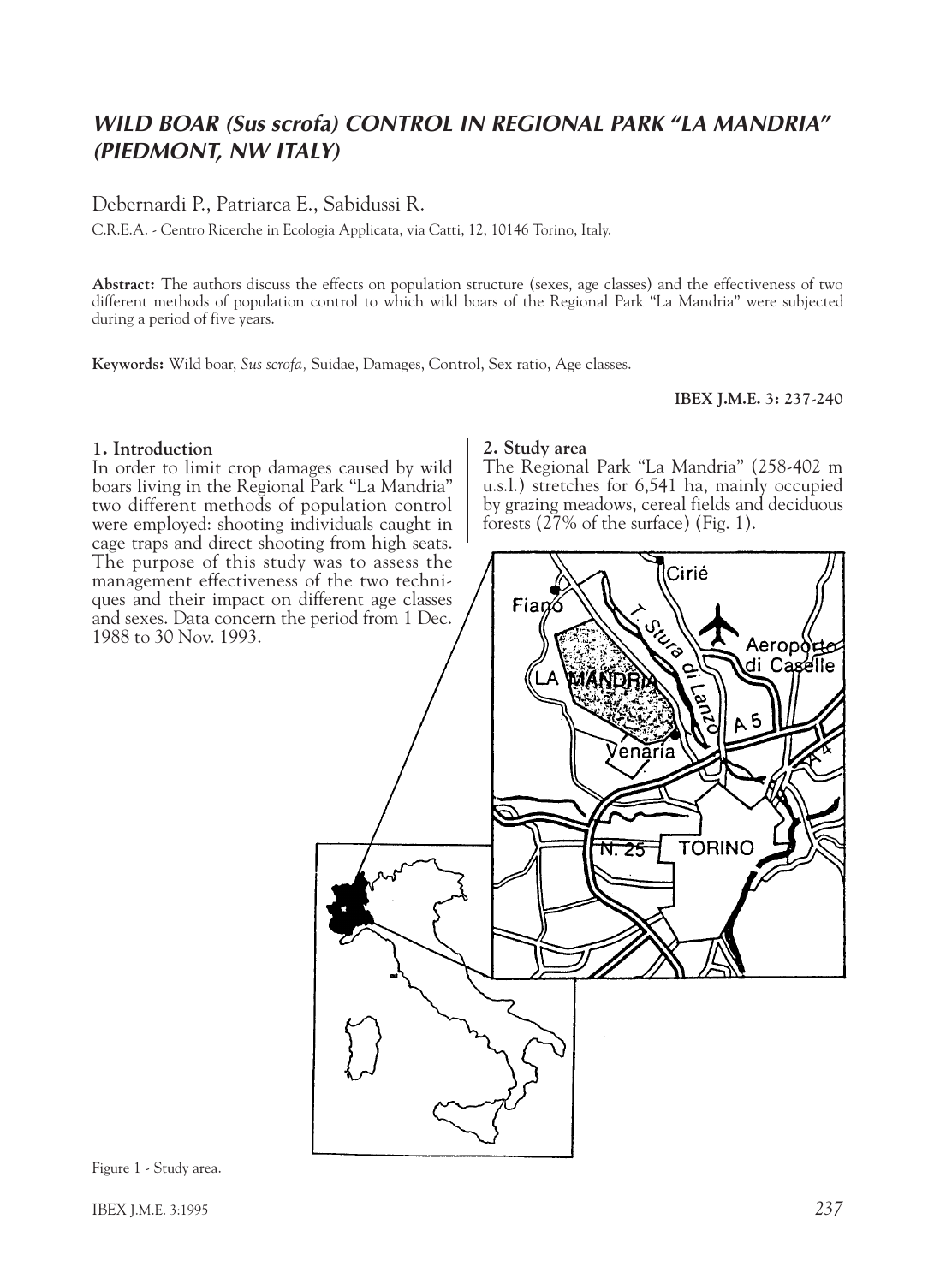The central area of the Park is more suitable for wild boars, being lesser anthropized and thanks to its more extensive forestal cover; it is enclosed by a wall that does not represent a barrier to the species, which can move along the several water courses which cross it.

## **3. Material and methods**

Eight movable cage traps were employed, baited with maize grains and placed in the central area of the Park. Traps were operated weekly for 5 days and checked each morning by an operator. Captured animals were killed directly within the cage, except for individuals younger than 4 months which were freed and are not considered in the present study.

Assuming a trap night (TN) to be 1 trap operated for 24 hours, capture rates are expressed as the number of caught and killed wild boars/100 TN.

Other wild boars were killed directly shooting with carbine from permanent high seats or temporary seats (lean-to type). To this purpose individuals were driven by moving operators also aiming to the selective control of Red deer and Fallow deer. The number of daily employed operators varied from 7 to 30; dogs were not employed.

Individual age was determined on the basis of the dentition analysis following the criteria proposed by Iff (1978) and Boitani and Mattei (1991).

The incidence of the two culling methods on different age classes and sexes was tested by  $\chi^2$ analyses for independent samples.

## **4. Results and discussion**

On the whole, 486 individuals were culled, 67.3% were shot in capture traps and 32.7% shot from high seats (Tab. 1).

Individual shooting within cages has not inhibited further captures, 14% of which took place during the 48 hours following the shooting. The number of individuals shot in a trap varied from 1 to 11 per capture, with a mean of 1.68; multiple captures were 29.3% of the all cases.

The period with more captures was from May to September (Fig. 2).

The overall sample of culled individuals shows a sex ratio of 1: 1.31. The incidence on the sexes of the two methods employed does not significantly differ ( $\chi^2$  = 0.298, d.f. = 1, p>0.5). On the contrary, the two methods significantly differ regarding to the different age classes cull  $(\chi^2 = 104.514, d.f. = 4, p<0.001)$ , which is proportionally bigger on 4-6 months individuals with trapping (Fig. 3). There is undoubtedly a selection in favour of the killing of individuals older than 1 year in the high seat shooting, due to the fact that among an animal herd the culler tends to choose the bigger individual. Since we do not really know the population structure, it is not possible to check if the opposite selection exists employing traps, as noticed by other authors (Mauget, 1980; Douaud, 1983; Spitz *et al*., 1984; Boisaubert & Klein, 1984; Gaillard *et al*., 1987; Jullien *et al*., 1993).

The trapping success has progressively reduced from 1989 to 1993 (Fig. 4). The exceptional acorn production during the autumn 1993 may have influenced the last figure, which is particularly low; several authors notice that a high food availability in the environment interferes negatively with the captures (Vassant *et al*., 1993).

However, the trend on the whole denoted by the index shows how, in spite of the possible immigration, the killing has determined a progressive decrease in the number of wild boars in the area.

| Years     | $_{\text{Days}***}$ | <b>WILD BOARS</b> |     |       |
|-----------|---------------------|-------------------|-----|-------|
|           |                     |                   | НS  | Total |
| 1989*     | 98                  | 63                | 19  | 82    |
| 1990      | 185                 | 116               | 55  | 171   |
| 1991      | 165                 | 61                | 54  | 115   |
| 1992      | 195                 | 59                | 14  | 73    |
| $1993$ ** | 195                 | 28                |     | 45    |
|           |                     | 327               | 159 | 486   |

\* Data relevant to December 1988 are included.

\*\* Data until 30/11/1993.

\*\*\* Number of operating days. Trapping and high seat shooting were carried out during the same days each year.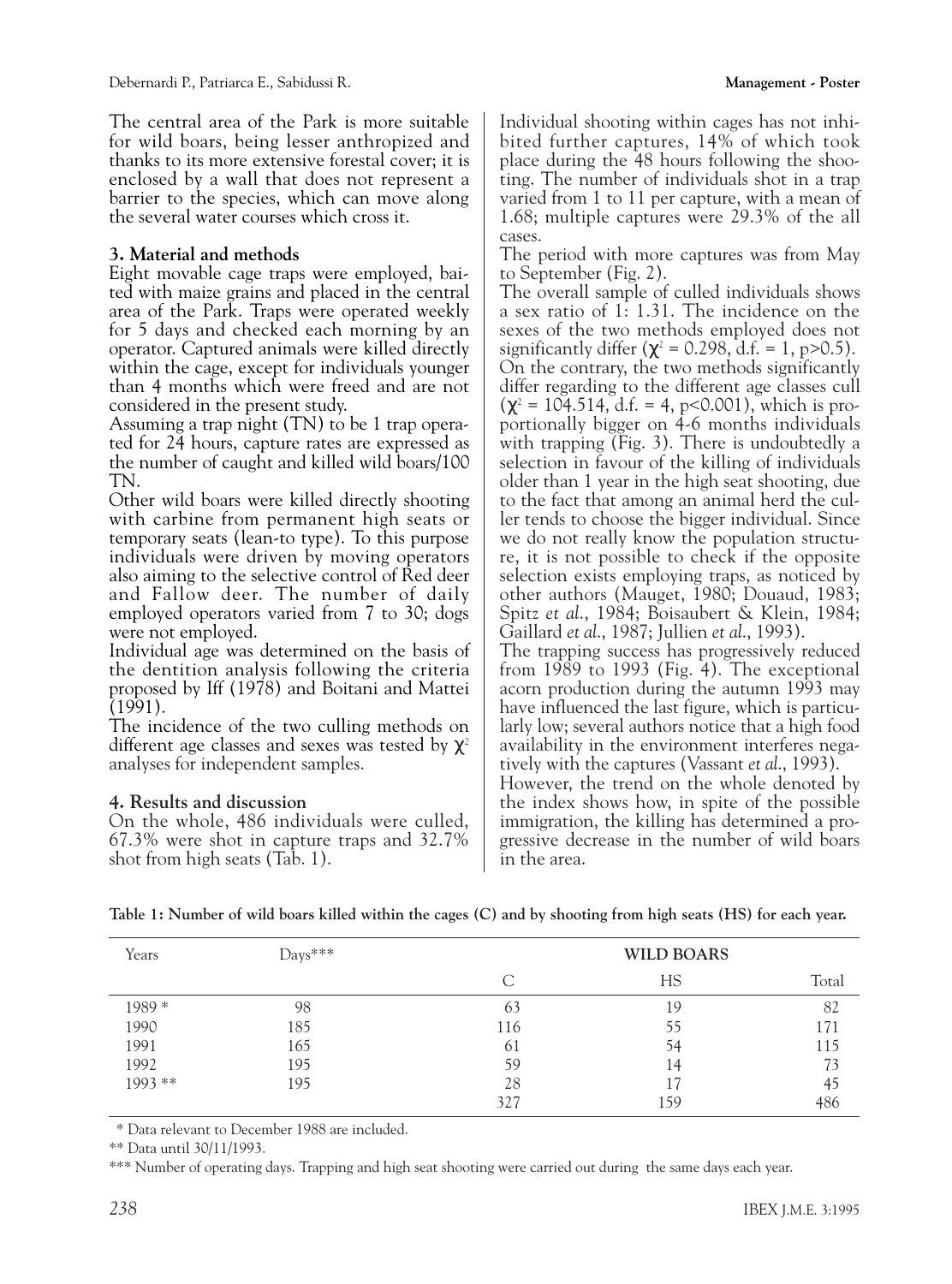

Figure 2. Captures monthly mean. Values above the bars indicate SE, values in parentheses indicate the number of months (between 1988 and 1993) in the sample.



Figure 3 - Age class distribution in the two samples: (C) captured, (HS) shot from high seats.